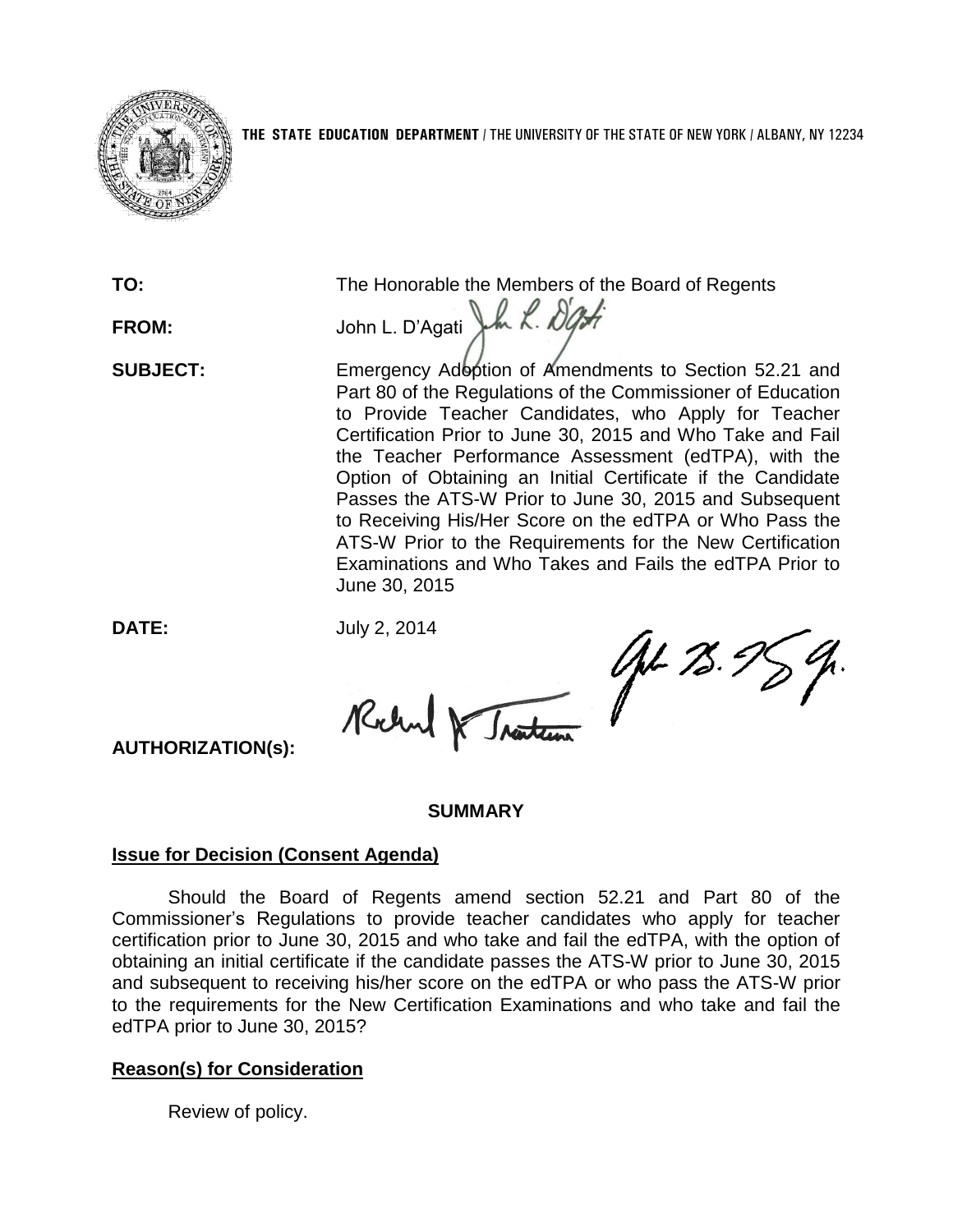## **Proposed Handling**

The proposed amendment is submitted to the Full Board for emergency adoption at its July 2014 meeting (see Attachment A - Amendment to the Regulations). A Statement of Facts and Circumstances Justifying the Emergency Adoption is attached as Attachment B.

## **Procedural History**

The proposed amendment was adopted at the April 2014 Regents meeting, effective April 29, 2014. A Notice of Proposed Rule Making and Emergency Adoption was published in the State Register on May 14, 2014. The proposed amendment was subsequently revised for purposes of clarification, as discussed further below. A Notice of Revised Rule Making and Emergency Adoption will be published on August 13, 2014. A copy of the revised proposed amendment is attached as Attachment A. Supporting materials are available from the Secretary to the Board of Regents upon request.

## **Background Information**

At the November and December 2009 Board of Regents meetings, the Board approved a number of initiatives for the purpose of transforming teaching and learning and school leadership in New York State. The Board of Regents discussion included the development of new examinations, creation of performance assessments for teachers and school building leaders, and the revision of the current Content Specialty Tests (CSTs). The teacher performance assessment was intended to measure candidates' readiness for the classroom consistent with the New York State Teaching Standards, which were adopted with extensive stakeholder input.

In May 2010, the Board reaffirmed the direction for the new examinations, which includes the Academic Literacy Skills Test (ALST), the Educating All Students test (EAS), the edTPA, and the School Building Leader performance assessment (SBL), as well as revisions to the Content Specialty Tests (CSTs). The new certification examinations were described in New York's Race to the Top (RTTT) application in 2010, are part of New York's RTTT scope of work, and were scheduled to be implemented in May 2013. Stakeholder engagement – particularly teacher preparation program faculty – in the development of the new teacher performance assessment began in 2010. The NYS-developed performance assessment was similar in construct and was field tested twice (spring and fall of 2011) and over 250 faculty members and over 550 students participated. Work continued on the NYS-developed performance assessment until we learned about the opportunity to partner with SCALE to implement the edTPA. NYS also conducted an edTPA statewide field test in 2013. At its February 2012 meeting, the Board of Regents approved a shift in the implementation date of the new certification examinations (edTPA, ALST, EAS and the SBL) from May 1, 2013 to May 1, 2014. This implementation date was selected in order to provide educator preparation programs with an additional year to prepare teaching candidates, while at the same time ensuring that the timeframes in the State's RTTT application are met.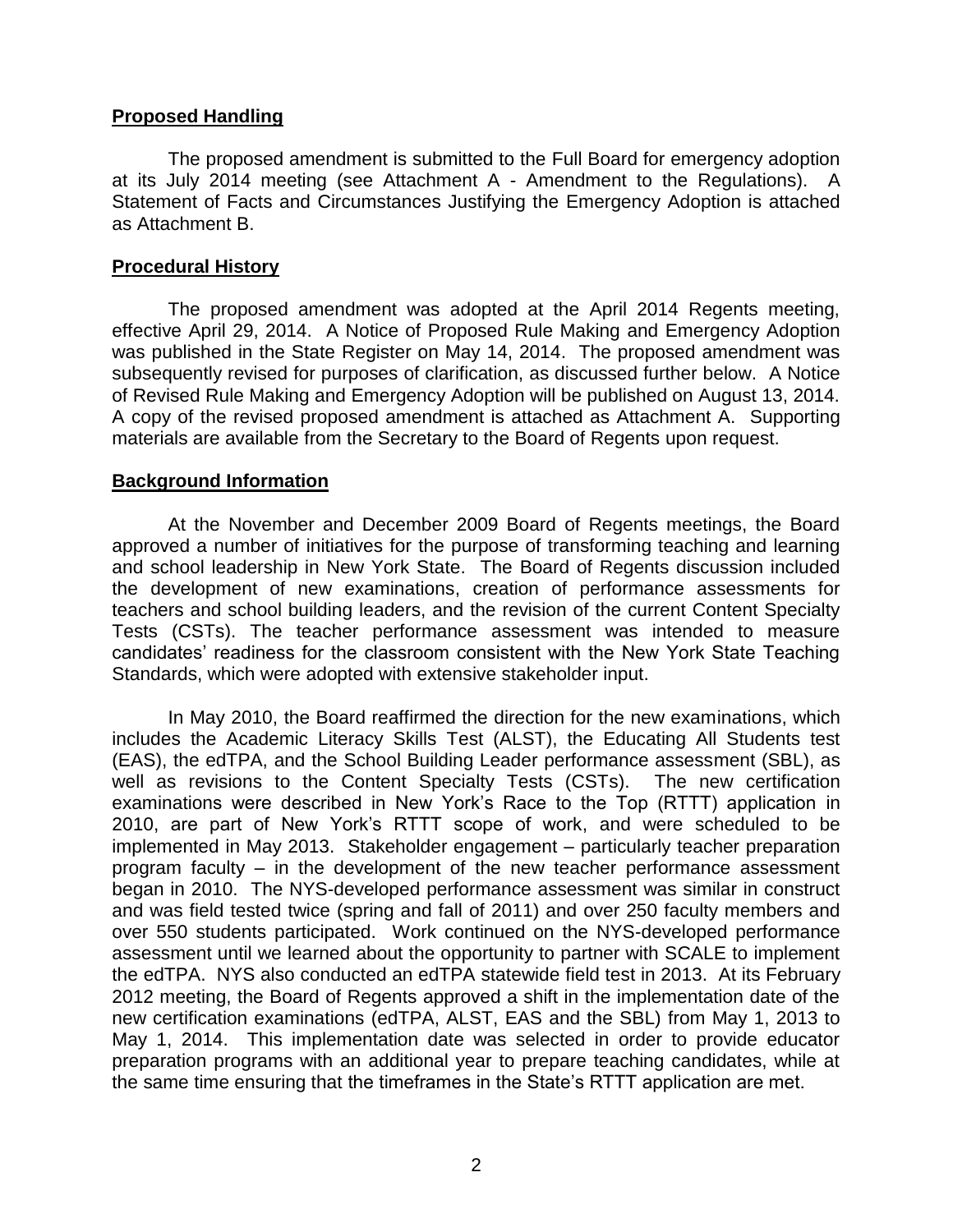As discussed at the December 2012 and October 2013 Regents meetings, the Department partnered with the Teacher Performance Assessment Consortium (TPAC) in February 2012 and is utilizing the edTPA as its teacher performance assessment, which was developed by the Stanford Center for Assessment, Learning and Equity (SCALE). The edTPA is a multiple‐measure assessment system aligned to state and national standards, including the Common Core State Standards and the Interstate Teacher Assessment and Support Consortium (InTASC). Most importantly, the edTPA is on the cutting edge of teacher candidate assessment practices nationally and has been adopted by 34 states and the District of Columbia. The assessment is based on the National Board for Professional Teaching Standards (NBPTS). The edTPA is designed to measure a candidate's readiness to teach by assessing teaching behaviors designed to foster student learning such as the candidate's ability to demonstrate effective planning, instruction, and assessment. In order for candidates to complete the edTPA, they need to submit a video of their performance in the classroom.

Early on, the Department established strong systems of support to ensure that each college and university had the information needed to successfully prepare its candidates. In April 2012, the Office of Higher Education announced the creation of a set of agreements with SUNY, CUNY, and the Commission on Independent Colleges and Universities (cIcu) to provide professional development to enhance collaboration between schools of education and colleges of arts and sciences around the Regents Reform Agenda. The project has funded trainings focused on the Common Core Learning Standards, Data-Driven Instruction, Clinically Rich Teacher Preparation, the new certification examinations, and APPR. Funding from RTTT was used to provide a total of \$10 million to SUNY, CUNY, and cIcu. In November 2013, the Office of Higher Education offered SUNY, CUNY and cIcu an additional \$1.5 million total to continue faculty professional development using RTTT funding. The chart below provides a summary of the faculty professional development meetings conducted across the State during the 2013-14 academic year on a variety of topics including all new certification examinations (Academic Literacy Skills Test, Educating All Students test, Revised Content Specialty Tests, SBL and edTPA). The faculty development scope of work is outlined and fully described in each sector's work plan, available online at [http://www.highered.nysed.gov/mou.html.](http://www.highered.nysed.gov/mou.html)

| <b>Faculty Professional Development</b><br>Summary of Meetings and Participants (as reported by the sectors to SED)<br>2013-14 Alone |                                   |                                   |                                                                                  |                                                      |
|--------------------------------------------------------------------------------------------------------------------------------------|-----------------------------------|-----------------------------------|----------------------------------------------------------------------------------|------------------------------------------------------|
|                                                                                                                                      | # of Quarter 1<br><b>Meetings</b> | # of Quarter 2<br><b>Meetings</b> | Total # of<br><b>Meetings</b><br>occurring<br><b>July 2013 -</b><br>January 2014 | # of<br><b>Participants</b><br>for Quarter 2<br>Only |
| <b>SUNY</b>                                                                                                                          | 253                               | 311                               | 564                                                                              | 807                                                  |
| <b>CUNY</b>                                                                                                                          | 70                                | 247                               | 317                                                                              | 850                                                  |
| clcu                                                                                                                                 | 504                               | 664                               | 1168                                                                             | 838                                                  |
| <b>Statewide</b><br><b>Totals</b>                                                                                                    | 827                               | 1222                              | 2049                                                                             | 2495                                                 |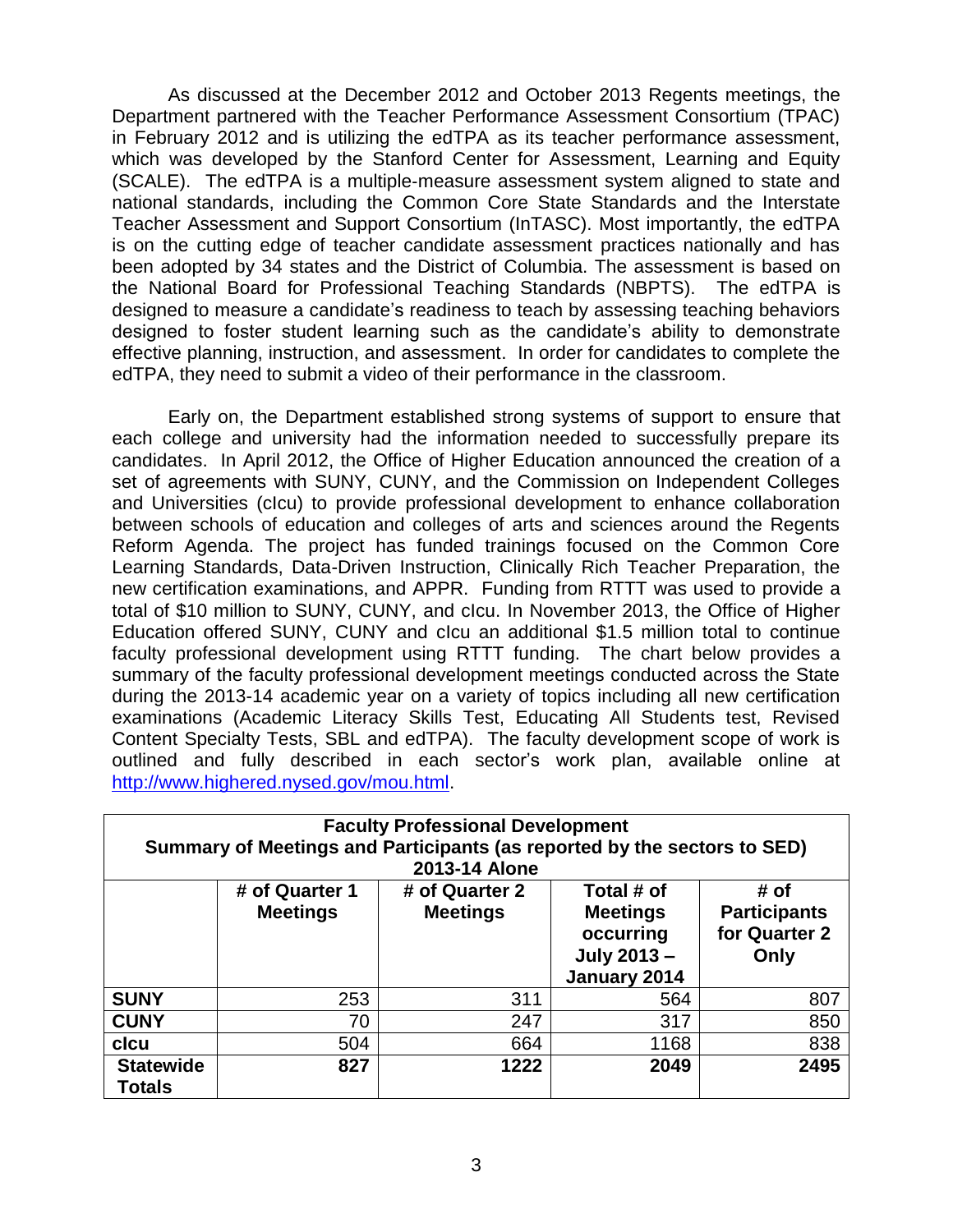Statewide field tests of the edTPA – with optional campus participation - occurred during the 2012-13 academic year. Fifty-one campuses participated.

In January 2013, the Governor's Education Reform Commission, recognizing the need for excellent teachers, released its preliminary report and recommended the establishment of a "bar" like exam for entry into the teaching and principal profession. In March 2013, the state budget was enacted with a provision requiring the creation of standards for a teacher and principal bar exam certification program. A full timeline of the Department's implementation of the certification examinations is included as Attachment C.

We are five years into the implementation of the new and revised certification examinations. The Department has already provided a one- year extension and \$11.5 million to CUNY, SUNY, and cIcu to support the provision of faculty professional development on topics such as the Common Core and the new certification examinations. Further, with a modest, but meaningful number of operational test takers so far, (approximately 1,660), the Department has estimated that the pass rate is approximately 83%.

However, in an effort to address the concerns raised by the field, while at the same time recognizing the previous extensions and investments made in this exam, the Department recommends that the Board of Regents take the following actions:

- 1. Any candidate who applies for and meets all the requirements for an initial certificate on or before June 30, 2015, except he/she fails the teacher performance assessment, if required, may be issued an initial certificate; provided that subsequent to receiving a score for the teacher performance assessment and prior to June 30, 2015, the candidate receives a satisfactory level of performance on the written assessment of teaching skills examination in lieu of a satisfactory level of performance on the teacher performance assessment. A candidate is not eligible for this exception if his/her edTPA submission was incomplete and/or had condition codes. Transitional C certificate holders (generally Career and Technical Education teachers who are career changers or hold a graduate academic or professional degree) would be provided similar flexibility in meeting the edTPA requirement for a professional certificate.
- 2. Under the current Section 52.21(b)(2)(iv) of the Commissioner's Regulations, an institution shall be required to submit a comprehensive corrective action plan in the event that fewer than 80 percent of students, who have satisfactorily completed the institution's program during a given academic year and have also completed one or more of the examinations required for a teaching certificate, pass each such examination that they have completed. If the Department does not approve the corrective action plan, the institution shall be subject to denial of re-registration in accordance with the requirements of Section 52.23 of the Commissioner's Regulations. The Department recommends that the 80% passage requirement be waived for students who take the edTPA in the 2013- 2014 and 2014-2015 academic years. Instead, programs with fewer than 80% of students who pass the edTPA in these academic years will be required to submit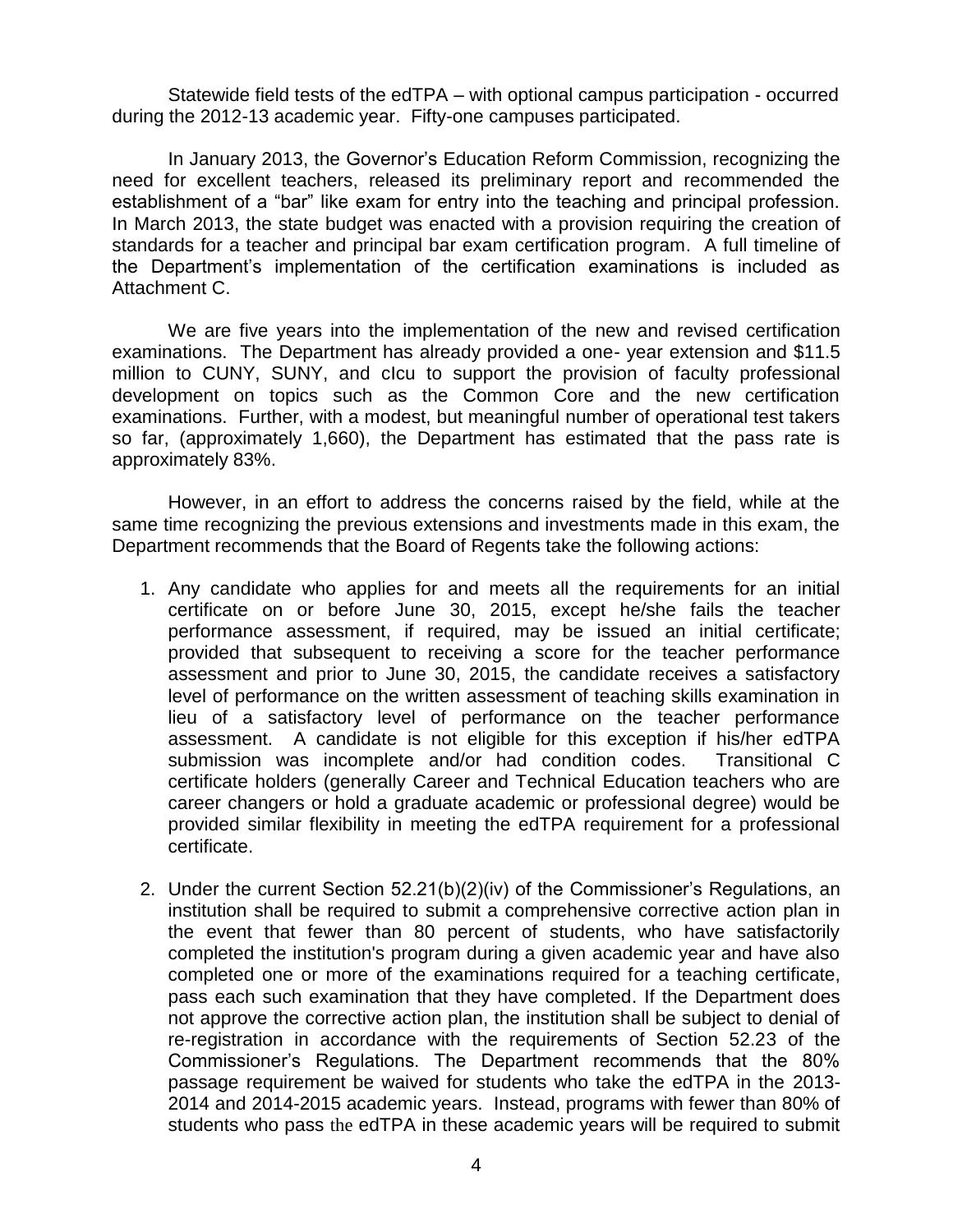a professional development plan to the Department that describes how the program plans to improve the readiness of faculty and pass rate for candidates on the edTPA. The Department will not use edTPA scores in the State's institutional profiles until the 2015-2016 academic year.

3. The Department has a strong willingness to collaborate with stakeholders regarding the evolution of the edTPA in the future. The Department will form a taskforce with representatives from the CUNY, SUNY, CICU, the Teacher Education Advisory Group, the United University Professions, the Professional Staff Congress and P-12. This taskforce will (1) work proactively with the Department, SCALE, and the American Association of Colleges for Teacher Education as SCALE continues to refine the edTPA assessment including review of the rubrics and handbooks; (2) work proactively with the Department and SCALE to support implementation of the edTPA by SUNY, CUNY and the independent sector; and (3) collaborate with the Department and SCALE on the development of a process for the identification and dissemination of exemplary practices in NYS programs as they implement the edTPA.

In addition, at its February 2014 Regents meeting, in response to a number of New York State institutions who have expressed concern that a 20-day student teaching placement may not provide teacher candidates sufficient time to develop their skills and videotape with sufficient frequency to capture exemplary teaching practice, the Board of Regents discussed a proposed amendment to the Commissioner's Regulations to provide the option for a single teaching placement. To ensure that teacher candidates are provided with meaningful clinical experiences across the grade level of the certificate, the single teaching placement option must meet the following criteria: the field experience must equal or exceed the minimum hours currently required and the single student teaching placement must equal or exceed a minimum of 40 days of student teaching or practica. In addition, the mentoring teacher of record at the partnering school/district should hold permanent or professional certification in the area of the certificate sought or a closely related area, and meet one or more of the following criteria: designated by the district as a teacher mentor or coach, rated Effective or Highly Effective under the school's/district's approved Annual Professional Performance Review (APPR) plan under Education Law Section 3012-c, or hold National Board Certification.

We know that good teaching matters. This is why the Department began to transform teacher preparation in 2009. In order to ensure that all students are college and career ready we know that we must not only support our current teachers by providing strong systems of support and professional development; we must also ensure that *every* future teacher is ready to support student learning if we are to reach our goal of ensuring every student graduates college and career ready.

The Department's commitment to a teacher performance assessment since 2009 and our \$11.5 million investment in faculty professional development are just two examples of New York's commitment to rigorous new teacher preparation standards. The edTPA is a high-quality exam that has been adopted by 34 states and the District of Columbia, and we are very excited about its potential here in New York. We know, however, that some faculty members at schools of education are again asking for more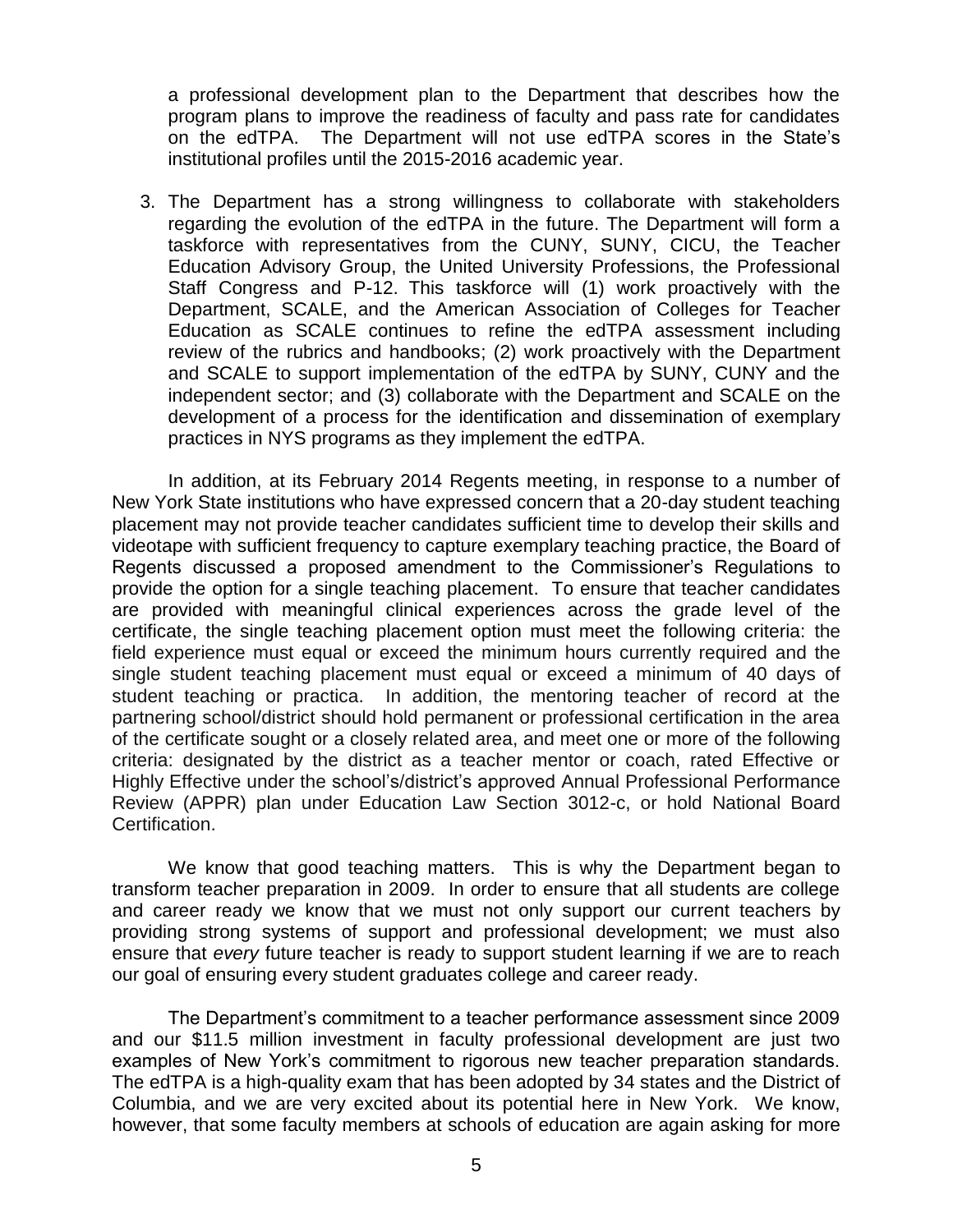time to ensure strong implementation of this video-based portfolio approach. We look forward to continuing our work with SUNY, CUNY, and cIcu to support New York's schools of education to ensure that every student has access to well-prepared teachers.

Following the 45-day public comment period pursuant to the State Administrative Procedure Act, the Department received no comments on the proposed amendment. However, the Department has revised the regulation to make it clear that the edTPA "safety net" approved by the Board of Regents at their April meeting allows any candidate who applies for and meets the requirements of an initial certificate on or before June 30, 2015, except he/she fails the edTPA, may either: (1) take and pass the ATS-W after receipt of his/her failing score on the edTPA and prior to June 30, 2015, or (2) **if the candidate had previously passed the ATS-W on or before April 30, 2014 (before the new certification examination requirements became effective) and the candidate has taken and failed the edTPA prior to June 30, 2015, the candidate will be issued an initial certificate.** (This paragraph also applies to Transitional B program candidates pursuing their initial certificate). A candidate is not eligible for the "safety net" if he/she has an incomplete edTPA submission with condition codes.

The same safety net exists for Transitional C certificate holders (career changes and others holding a graduate academic or graduate professional degree) who apply for and meet all requirements for a professional certificate, except the candidate does not receive a passing score on the edTPA.

## **Recommendation**

It is recommended that the Board of Regents take the following actions:

VOTED: That the amendment of section 52.21 and Part 80 of the Regulations of the Commissioner of Education that was adopted by the Board of Regents as an emergency rule at the April 28-29, 2014 Regents meeting is repealed, effective July 25, 2014; and it is further

VOTED: That subclause (1) of clause (b) of subparagraph (iv) of paragraph (2) of subdivision (b) of section 52.21, paragraph (2) of subdivision (b) of section 80-3.3, section 80-3.4 and subparagraph (ii) of paragraph (1) of subdivision (b) of section 80- 5.13 of the Regulations of the Commissioner of Education be amended, as submitted, effective July 25, 2014, as an emergency action upon a finding by the Board of Regents that such action is necessary for the preservation of the general welfare in order to ensure that teacher candidates who will be applying for certification on or after May 1, 2014 and prior to June 30, 2015, have timely and sufficient notice that, if they fail the edTPA and subsequently take and pass the ATS-W prior to June 30, 2015, they may receive an initial certificate and to ensure that the emergency rule adopted at the April 2014 meeting remains continuously in effect until it can be adopted as a permanent rule.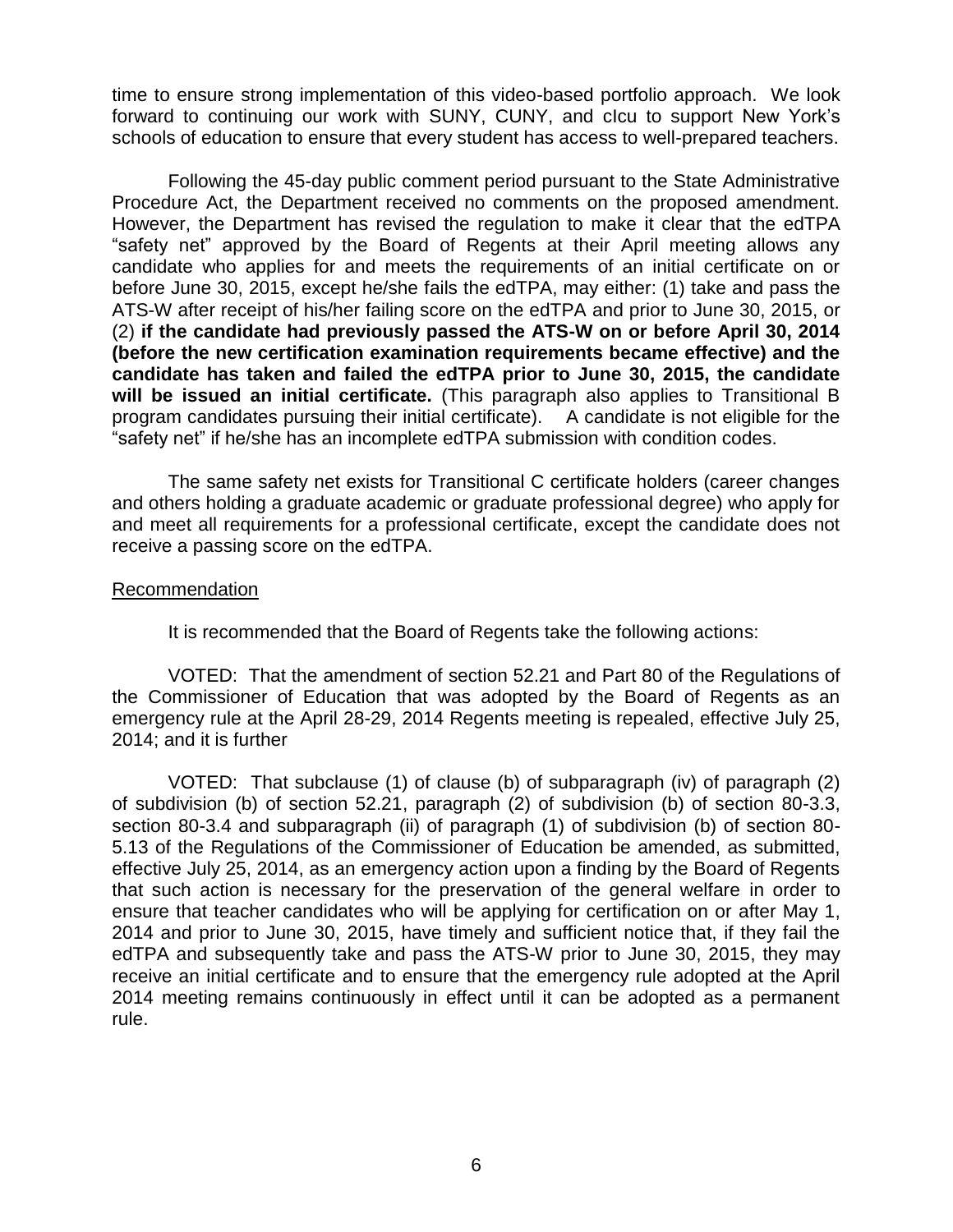## Timetable for Implementation

The proposed amendment was adopted at the April 2014 Regents meeting as an emergency rule that became effective on April 29, 2014 and will expire on July 27, 2014. If the Board of Regents adopts the proposed amendment as an emergency measure at its June 2014 meeting, the April emergency rule will be repealed and the revised proposed amendment will become effective as an emergency rule on July 25, 2014. It is anticipated that the proposed amendment will be presented for adoption as a permanent rule at the October 20-21, 2014 Regents meeting, after expiration of the 30-day public comment period for revised rule makings. If adopted at the October 2014 meeting, the proposed amendment will become effective as a permanent rule on November 5, 2014.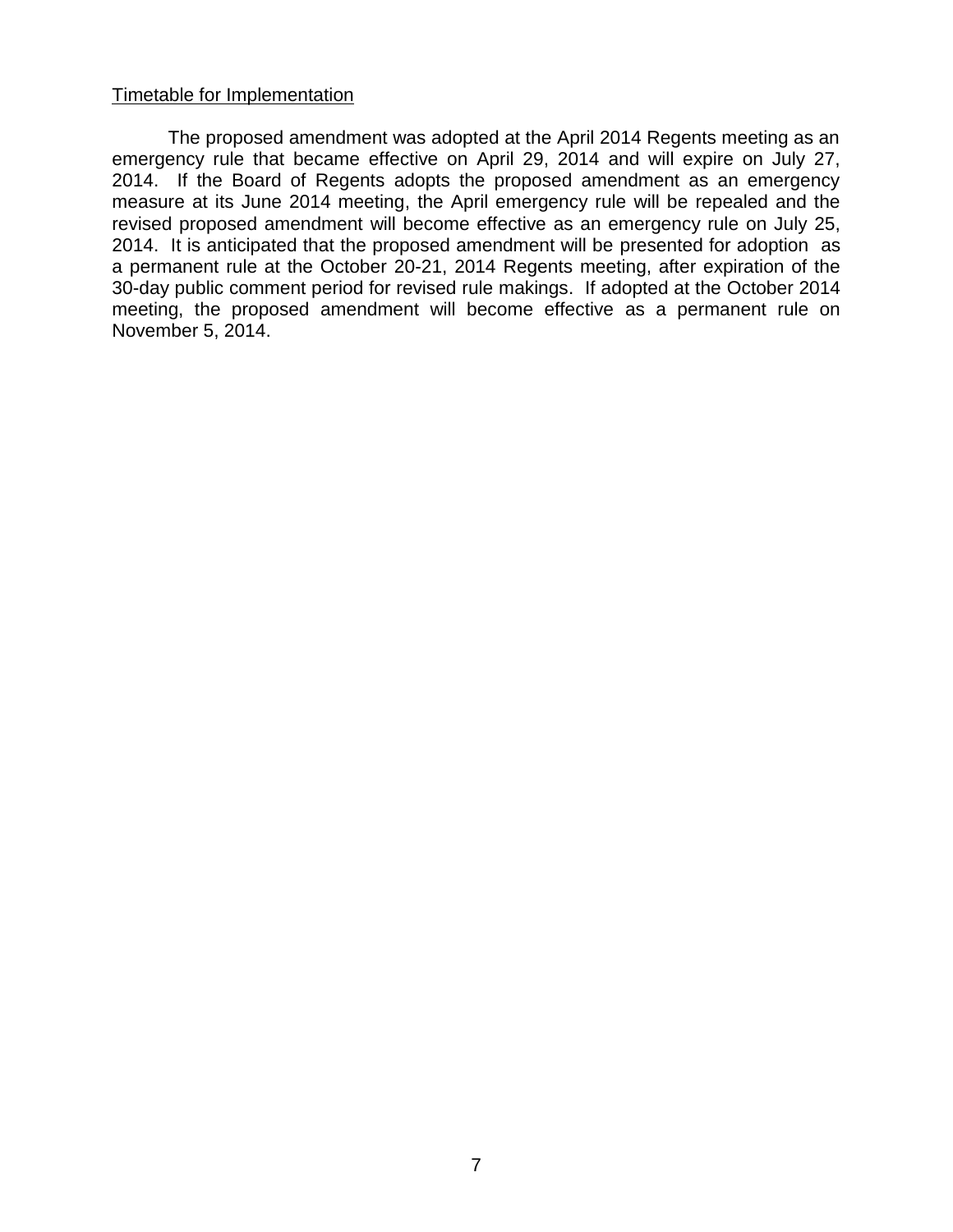# AMENDMENT TO THE REGULATIONS OF THE COMMISSIONER OF EDUCATION

Pursuant to sections 207, 305, 3001, 3006 and 3009 of the Education Law

1. The amendment of section 52.21 and Part 80 of the Regulations of the Commissioner of Education that was adopted by the Board of Regents as an emergency rule at the April 28-29, 2014 Regents meeting is repealed, effective July 25, 2014.

2. Subclause (1) of clause (b) of subparagraph (iv) of paragraph (2) of subdivision (b) of section 52.21 of the Regulations of the Commissioner of Education is amended, effective July 25, 2014, to read as follows:

(1) The department shall conduct a registration review in the event that fewer than 80 percent of students, who have satisfactorily completed the institution's program during a given academic year and have also completed one or more of the examinations required for a teaching certificate, pass each such examination that they have completed; provided that for the 2014-2015 and 2015-2016 academic years, the department shall not conduct a registration review based solely upon students having less than an 80 percent passage rate on the teacher performance assessment. However, programs with less than an 80 percent passage rate for the 2013-2014 and 2014-2015 academic years on the teacher performance assessment will be required to submit a professional development plan to the Department that describes how the program plans to improve the readiness of faculty and pass rate for candidates on the teacher performance assessment. For purposes of this clause, students who have satisfactorily completed the institution's program shall mean students who have met each educational requirement of the program, excluding any institutional requirement that the student pass each required examination of the New York State teacher certification examinations for a teaching certificate in order to complete the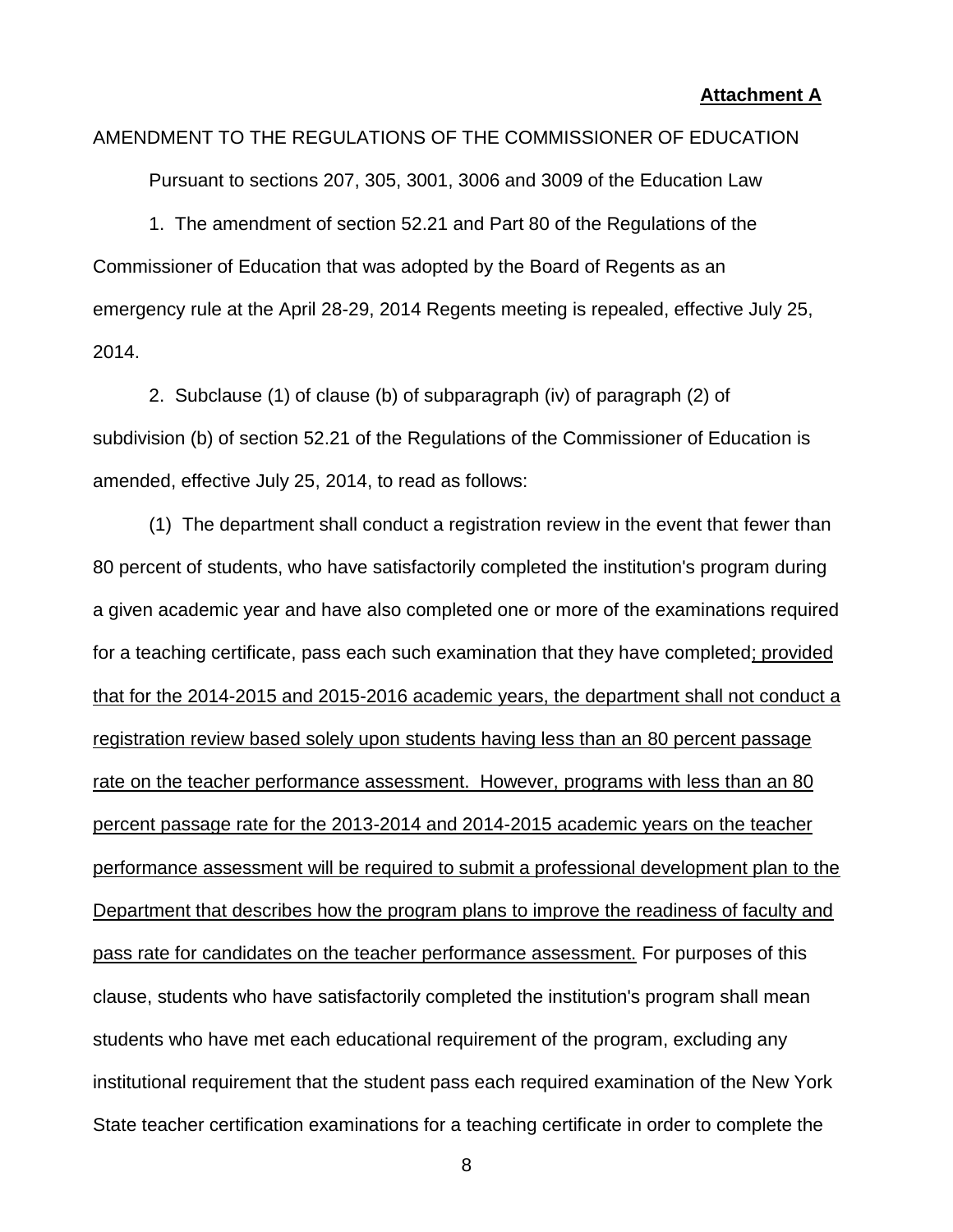program. Students satisfactorily meeting each educational requirement may include students who earn a degree or students who complete each educational requirement without earning a degree. For determining this percentage, the department shall consider the performance on each certification examination of those students completing an examination not more than five years before the end of the academic year in which the program is completed or not later than the September 30th following the end of such academic year, academic year defined as July 1st through June 30th, and shall consider only the highest score of individuals taking a test more than once.

3. Paragraph (2) of subdivision (b) of section 80-3.3 of the Regulations of the Commissioner of Education is amended, effective July 25, 2014, to read as follows:

(2) Examination. The candidate shall meet the examination requirement by meeting the requirements in one of the following subparagraphs:

(i)(a) Except as otherwise provided in this section, for candidates who have completed all requirements for initial certification on or before April 30, 2014 and who apply for certification on or before April 30, 2014, the candidate shall submit evidence of having achieved a satisfactory level of performance on the New York State Teacher Certification Examination liberal arts and sciences test, written assessment of teaching skills, and content specialty test(s) in the area of the certificate on or before April 30, 2014, except that a candidate seeking an initial certificate in the title of Speech and Language Disabilities (all grades) shall not be required to achieve a satisfactory level of performance on the content specialty test. Instead of meeting the examination requirements of this subdivision, a candidate applying for certification on or before April 30, 2014 may achieve a satisfactory level of performance on the set of certification examinations described in subdivision (b) of this section, except that such candidate may receive a satisfactory level of performance on either the teacher performance assessment or the written assessment of teaching skills.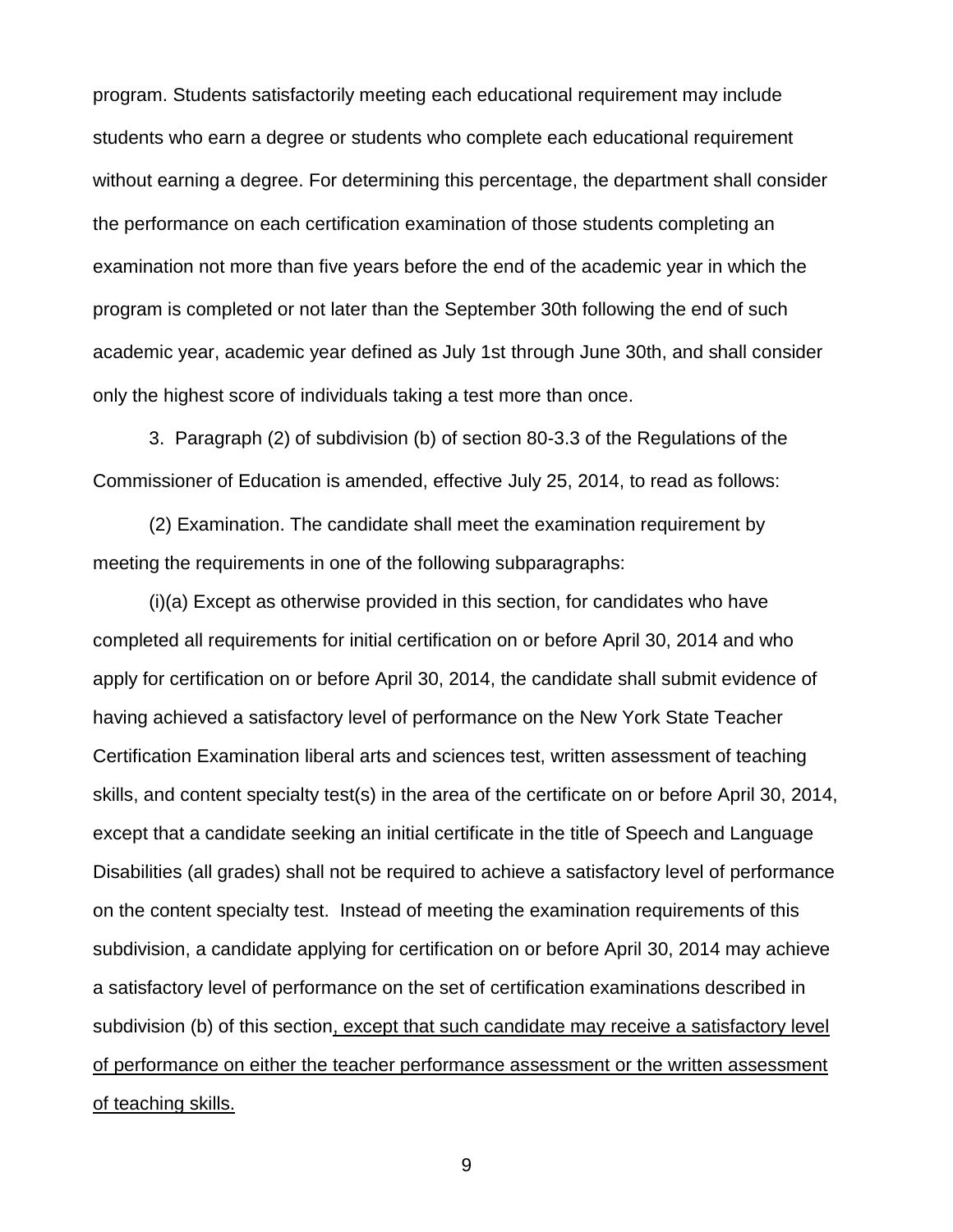(b) Except as otherwise provided in this section, for candidates applying for certification on or after May 1, 2014 or candidates who applied for certification on or before April 30, 2014 but did not meet all the requirements for an initial certificate on or before April 30, 2014, such candidates shall submit evidence of having achieved a satisfactory level of performance on the New York State Teacher Certification Examination teacher performance assessment, the educating all students test, the academic literacy skills test and the content specialty test(s) in the area of the certificate, except that a candidate seeking an initial certificate in the title of Speech and Language Disabilities (all grades) shall not be required to achieve a satisfactory level of performance on the content specialty test or the teacher performance assessment and a candidate seeking an initial certificate in the title of Educational Technology Specialist (all grades) shall not be required to achieve a satisfactory level of performance on the teacher performance assessment. Provided however, if a candidate applies for and meets all the requirements for an initial certificate on or before June 30, 2015 (including completing and submitting for scoring the teacher performance assessment), except the candidate does not receive a satisfactory score on the teacher performance assessment, the candidate may meet the requirements for an initial certificate, if the candidate either:

(i) receives a satisfactory score on the written assessment of teaching skills after receipt of his/her score on the teacher performance assessment and prior to June 30, 2015, or

(ii) passed the written assessment of teaching skills on or before April 30, 2014 (before the new certification examination requirements became effective) and the candidate has taken and failed the teacher performance assessment prior to June 30, 2015.

 $(c) \ldots$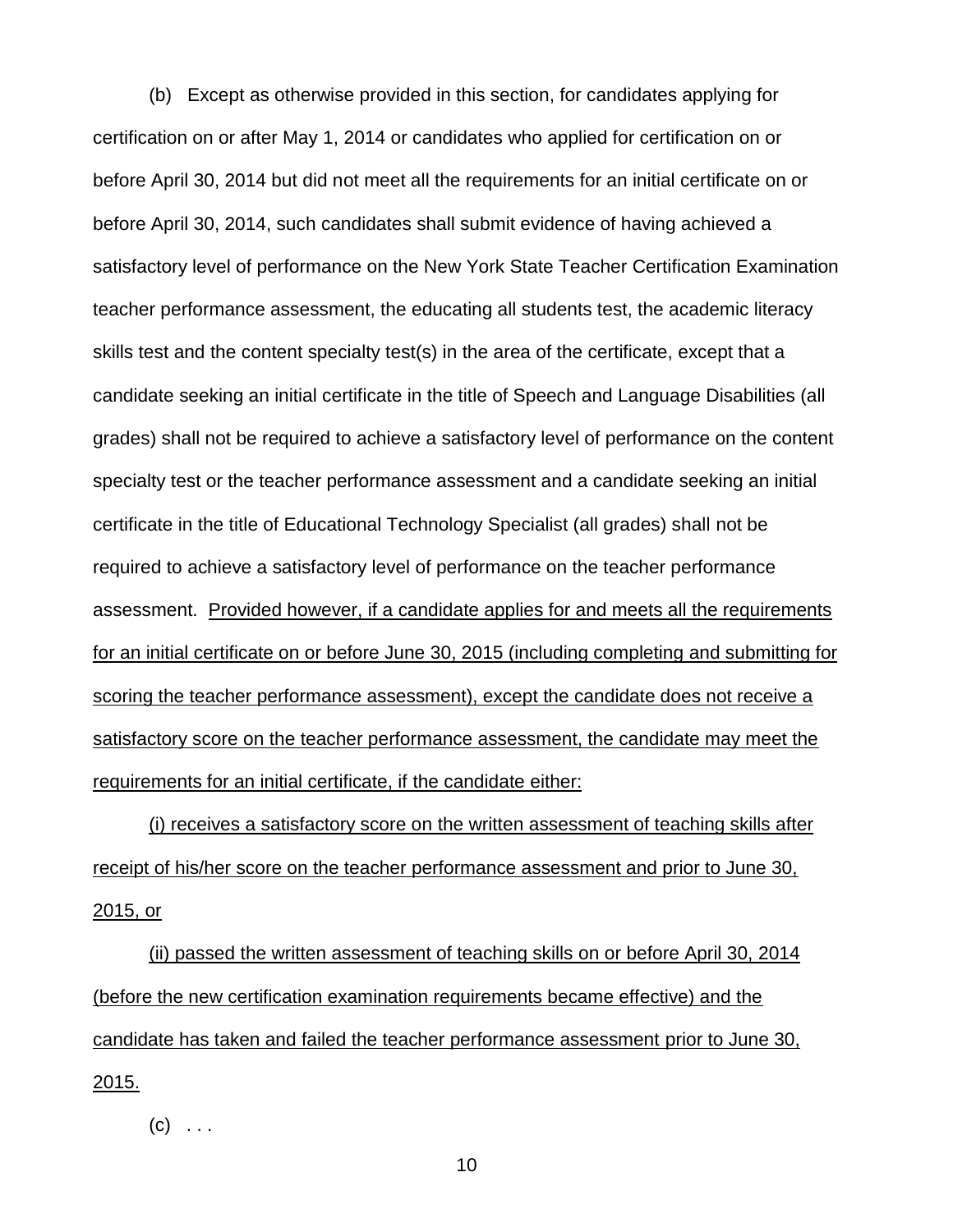$(ii) \ldots$ 

 $(c)$  . . .

4. Section 80-3.4 of the Regulations of the Commissioner of Education is amended, effective July 25, 2014, as follows:

Section 80-3.4. Requirements for the professional certificate in the classroom teaching service.

 $(a)$ ...

(b) Requirements for professional certificates in all titles in classroom teaching service, except in a specific career and technical subject within the field of agriculture, business and marketing, family and consumer sciences, health, a technical area, or a trade (grades 7 through 12). The candidate shall meet the requirements in each of the following paragraphs:

 $(1)$  . . .

 $(2)$  . . .

(3) Examination.

 $(i)$   $(a)$   $\ldots$ 

(b) Candidates who hold a transitional C certificate for career changers and others holding a graduate academic or graduate professional degree, pursuant to the requirements of section 80-5.14 this Part, and who apply for certification on or after May 1, 2014 or candidates who apply for professional certification on or before April 30, 2014 but do not meet all the requirements for a professional certificate on or before April 30, 2014 shall submit evidence of having a achieved a satisfactory level of performance on the New York State Teacher Certification Examination teacher performance assessment. Provided, however, if a candidate applies for and meets all the requirements for a professional certificate on or before June 30, 2015 (including completing and submitting for scoring the teacher performance assessment), except the candidate does not receive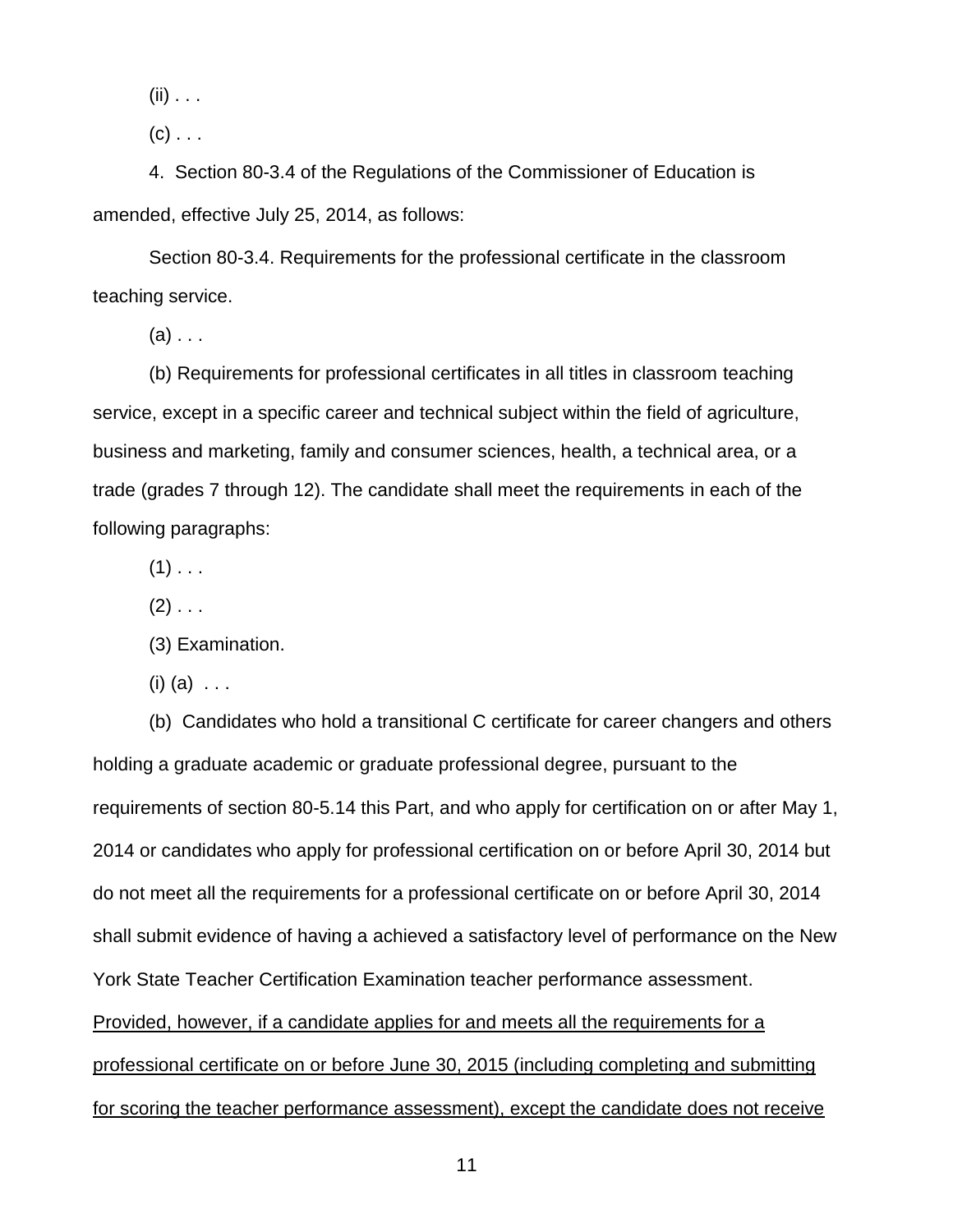a satisfactory score on the teacher performance assessment, the candidate may meet the requirements for a professional certificate, if the candidate either:

(i) receives a satisfactory score on the written assessment of teaching skills after receipt of his/her score on the teacher performance assessment and prior to June 30, 2015; or

(ii) passes the written assessment of teaching skills on or before April 30, 2014 (before the new certification examination requirements became effective) and the candidate has taken and failed the teacher performance assessment prior to June 30, 2015.

 $(c)$  . . .

5. Subparagraph (ii) of paragraph (1) of subdivision (b) of section 80-5.13 of the Regulations of the Commissioner of Education is amended, effective April 29, 2014, to read as follows:

(ii) Examination.

(a) A candidate who applies for an initial certificate on or before April 30, 2014, and who has completed all other requirements for an initial certificate or who has completed all requirements for an initial certificate except completion of their registered Transitional B program, on or before April 30, 2014 shall submit evidence of having achieved a satisfactory level of performance on the New York State Teacher certification examination written assessment of teaching skills test, and any other examination required for the provisional or initial certificate, as applicable, and/or a bilingual education extension of such certificate, as applicable, on or before April 30, 2014 or a satisfactory level of performance on teacher performance assessment, if applicable for that certificate title, and any other examination required for the provisional or initial certificate, as applicable, and/or a bilingual education extension of such certificate, as applicable.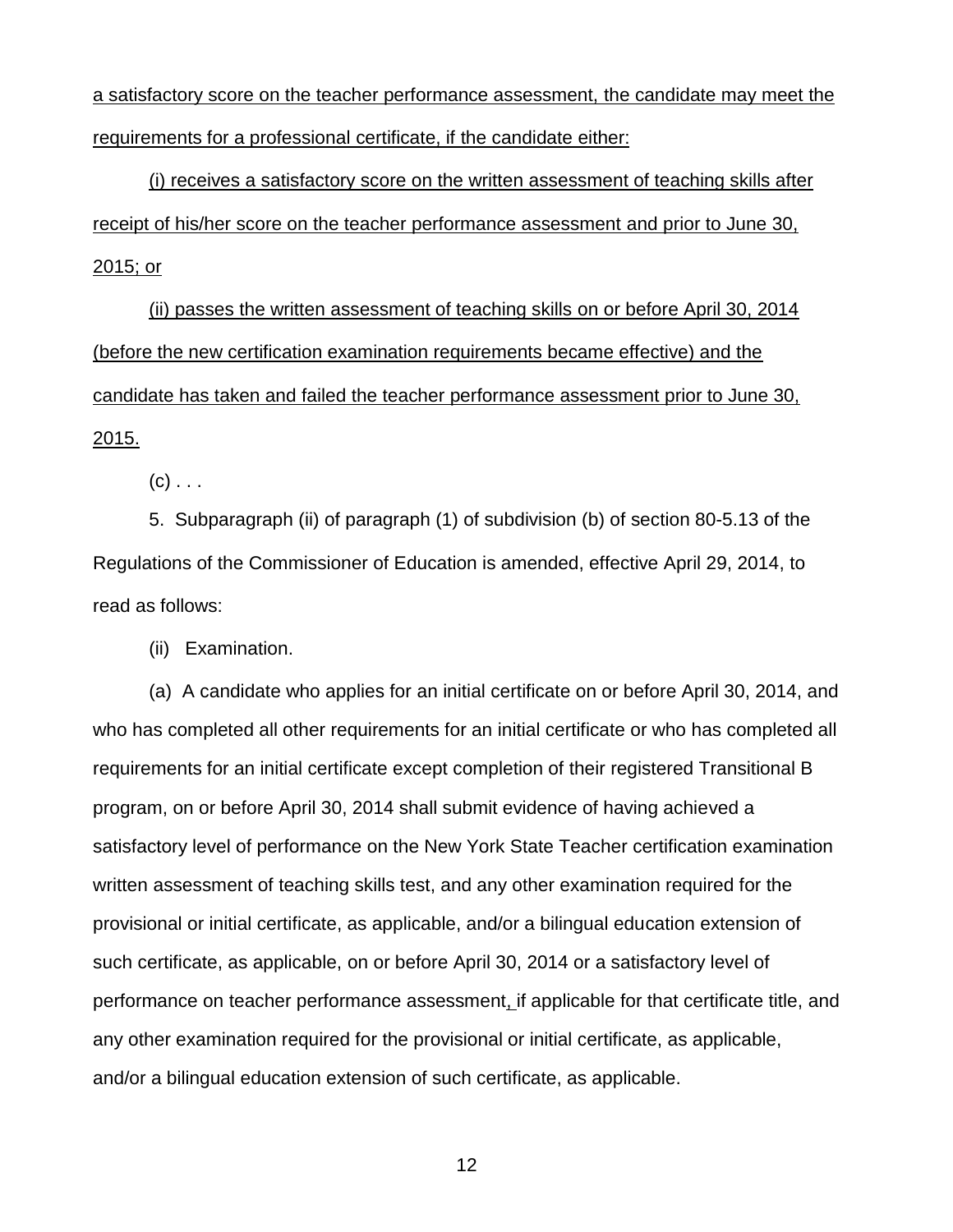(b) A candidate who applies for [certification] an initial certificate on or after May 1, 2014 or who applies for [certification] an initial certificate on or before April 30, 2014 but does not meet all the requirements for [a professional] an initial certificate on April 30, 2014, shall submit evidence of having achieved a satisfactory level of performance on the teacher performance assessment, if applicable for that certificate title, and any other examination required for the provisional or initial certificate, as applicable, and/or a bilingual education extension of such certificate, as applicable. Provided however, if a candidate applies for and meets all the requirements for an initial certificate on or before June 30, 2015 (including completing and submitting for scoring the teacher performance assessment), except the candidate does not receive a satisfactory score on the teacher performance assessment, the candidate may meet the requirements for an initial certificate, if the candidate either:

(i) receives a satisfactory score on the written assessment of teaching skills after receipt of his/her score on the teacher performance assessment and prior to June 30, 2015; or

(ii) passes the written assessment of teaching skills on or before April 30, 2014 (before the new certification examination requirements became effective) and the candidate has taken and failed the teacher performance assessment prior to June 30, 2015.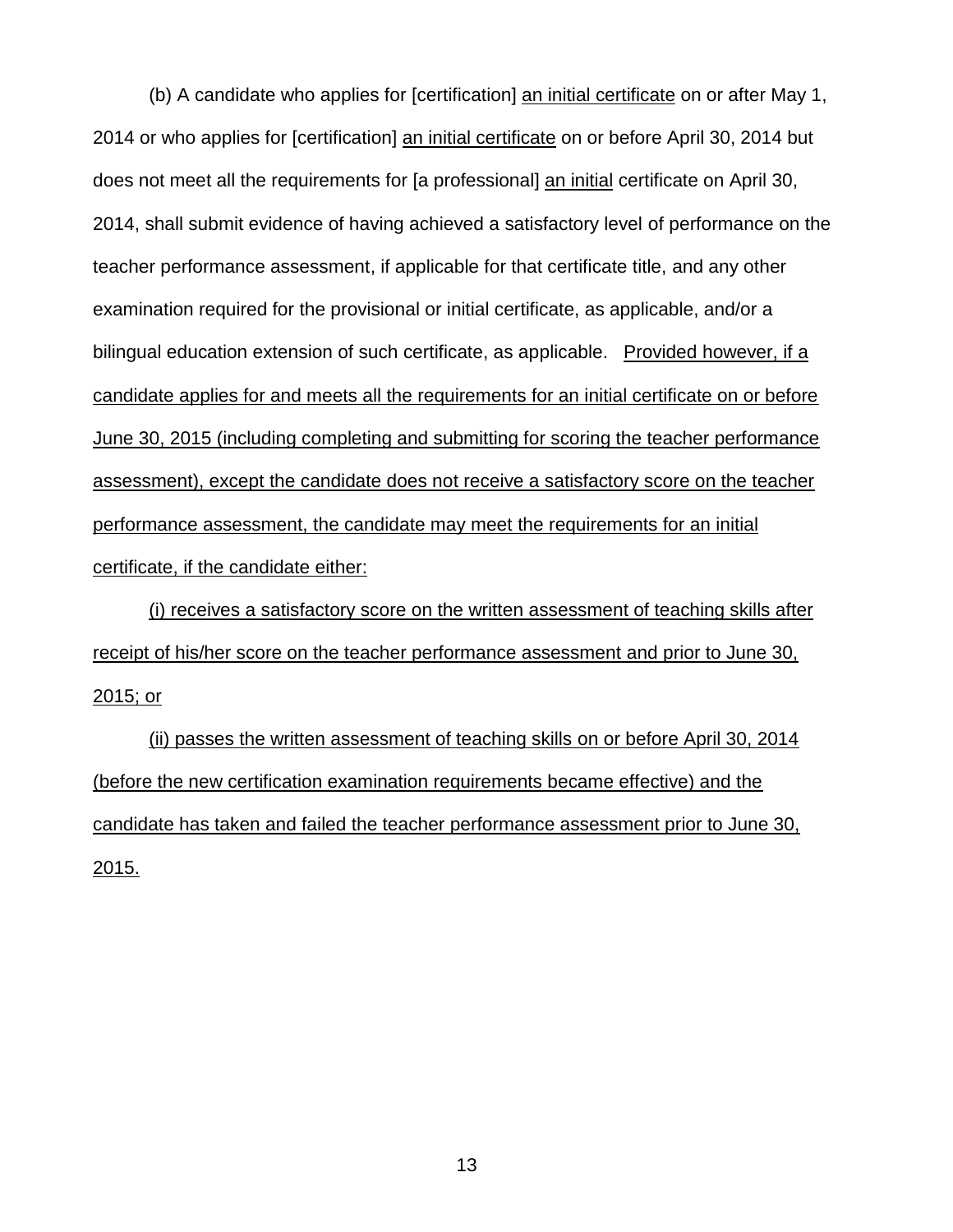### **Attachment B**

#### **8 NYCRR Part 80**

### STATEMENT OF FACTS AND CIRCUMSTANCES WHICH NECESSITATE

## EMERGENCY ACTION

As discussed at the December 2012 and October 2013 Regents meetings, the Department has partnered with the Teacher Performance Assessment Consortium (TPAC) and is utilizing the edTPA as its teacher performance assessment, which was developed by the Stanford Center for Assessment, Learning and Equity (SCALE). The edTPA is a performance-based assessment designed to measure a candidate's readiness to teach by assessing teaching behaviors designed to foster student learning such as the candidate's ability to demonstrate effective planning, instruction, and assessment. In order for candidates to complete the edTPA, they need to submit a video of their performance in the classroom.

We are nearly five years into the implementation of the new and revised certification examinations. The Department has already provided a one year extension of the teacher performance assessment and \$ 11.5 million to CUNY, SUNY, and the independent colleges to support the provision of faculty professional development on topics such as the Common Core and the new certification examinations. However, in spite of the nearly five years of awareness raising, professional development offerings related to transition to the new assessment, and the one year extension that was already provided for programs and candidates, in order to address the concerns raised by the field while at the same time recognizing the previous extension and investments made in faculty development around the edTPA, the proposed amendment attempts to provide additional flexibility for candidates who take and fail the edTPA on their first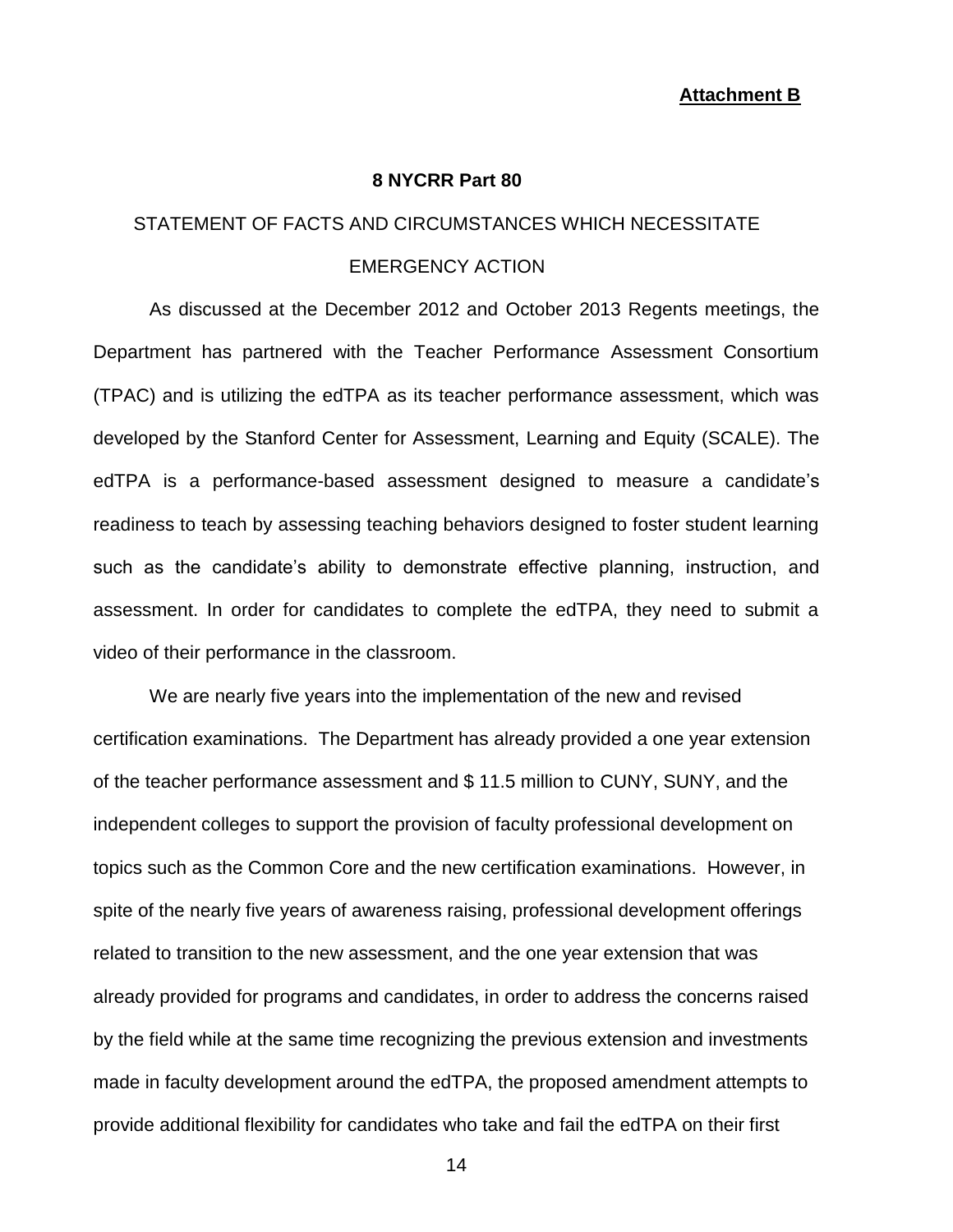attempt. The proposed amendment authorizes the Commissioner to issue an initial certificate to a candidate who applies for and meets all the requirements for an initial certificate on or before June 30, 2015, except he/she does not receive a satisfactory passing score on the teacher performance assessment, if the candidate either receives a satisfactory score on the written assessment of teaching skills after receipt of his/her score on the teacher performance assessment and prior to June 30, 2015; or passes the written assessment of teaching skills on or before April 30, 2014 (before the new certification examination requirements became effective) and the candidate has taken and failed the teacher performance assessment prior to June 30, 2015.

The proposed amendment was adopted as an emergency rule at the April 28-29, 2014 Regents meeting, effective April 29, 2014. A Notice of Emergency Adoption and Proposed Rule Making was published in the State Register on May 14, 2014. The proposed amendment has now been revised to clarify that the edTPA "safety net" approved by the Board of Regents at their April meeting allows any candidate who applies for and meets the requirements of an initial certificate on or before June 30, 2015, except he/she does not receive a passing score on the edTPA, may either: (1) take and pass the ATS-W after receipt of his/her score on the edTPA and prior to June 30, 2015, or (2) if the candidate had previously passed the ATS-W on or before April 30, 2014 (before the new certification examination requirements became effective) and the candidate has taken and failed the edTPA prior to June 30, 2015, the candidate will be issued an initial certificate.

Because the Board of Regents meets at scheduled intervals, the earliest the revised proposed amendment could be presented for regular (non-emergency) adoption, after publication in the State Register on August 13, 2014 and expiration of the 30-day public comment period for a Revised Rule Making, as provided for in State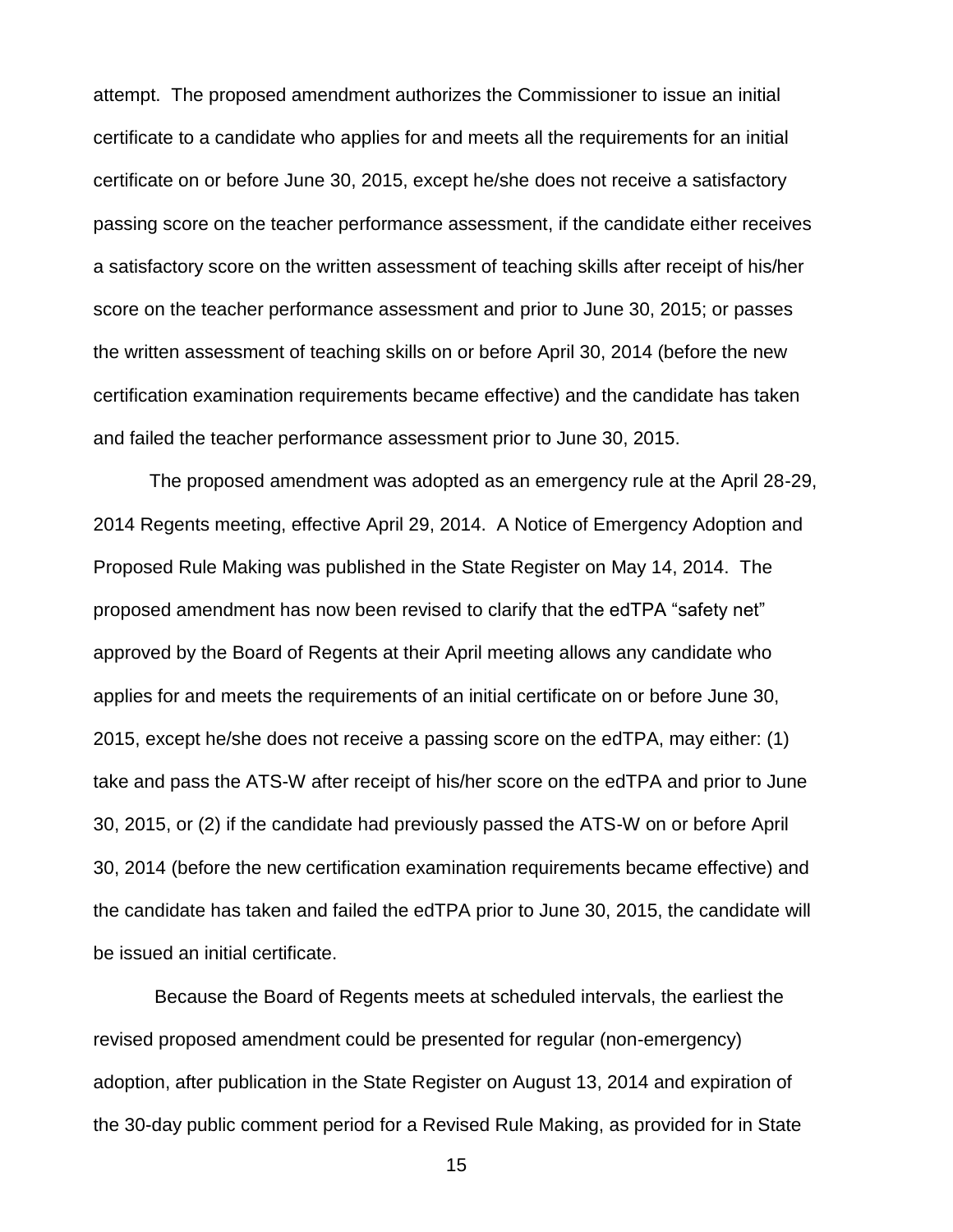Administrative Procedure Act (SAPA) section 202(1) and (5), is the October 20-21, 2014 Regents meeting. Pursuant to SAPA §203(1), the earliest effective date of the permanent rule, if adopted at the October Regents meeting, would be November 5, 2014, the date a Notice of Adoption will be published in the State Register. However, the April emergency rule will expire on July 27, 2014, 90 days after its filing with the Department of State on April 29, 2014. A lapse in the rule's effective date could disrupt the certification process for teacher candidates who are subject to the rule and who will be applying for certification on or after May 1, 2014 and prior to June 30, 2015.

Emergency action is therefore necessary for the preservation of the general welfare to ensure that the proposed rule adopted by emergency action at the April 2014 Regents meeting remains continuously in effect until the effective date of its permanent adoption.

Furthermore, emergency action to adopt the proposed rule is necessary now for the preservation of the general welfare in order to ensure that teacher candidates who will be applying for certification on or after May 1, 2014 and prior to June 30, 2015, have timely and sufficient notice that, if they fail the edTPA and subsequently take and pass the ATS-W prior to June 30, 2015 or if they passed the ATS-W (prior to the new certification requirements) and fail the edTPA prior to June 30, 2015, they may receive an initial certificate.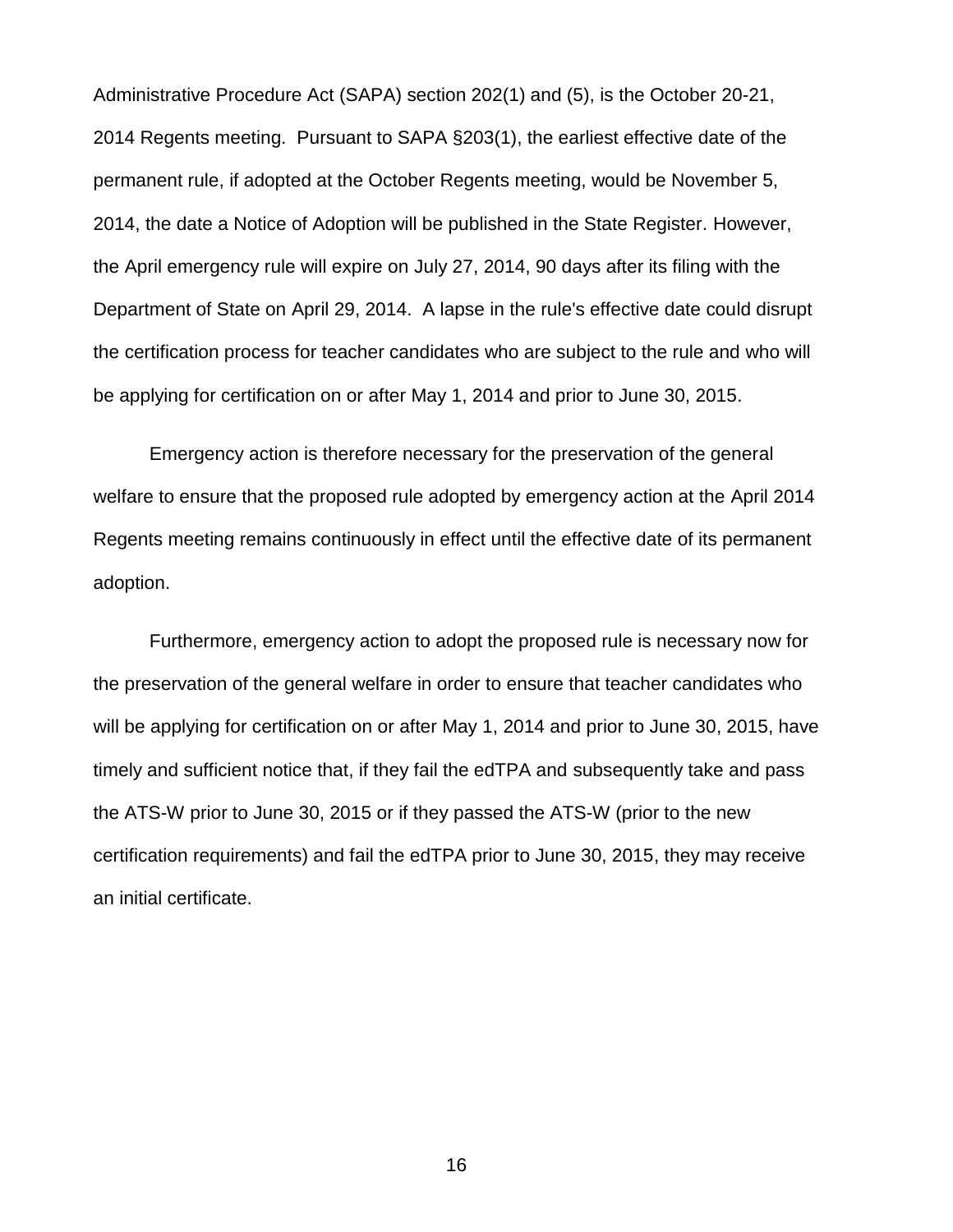**Attachment C**

# **Certificate Timeline**

The "Five-Year Implementation Timeline edTPA and Other Teacher Certification Changes" is below:

2009

- The Board of Regents reviews initiatives to strengthen examinations for the certification of teachers and school leaders.
- November 2009. The Board of Regents discussion included the development of new examinations and the revision of the current Content Specialty Tests (CSTs).

[www.regents.nysed.gov/meetings/2009Meetings/November2009/1109heemscd2](http://www.regents.nysed.gov/meetings/2009Meetings/November2009/1109heemscd2.pdf) [.pdf](http://www.regents.nysed.gov/meetings/2009Meetings/November2009/1109heemscd2.pdf)

 December 2009. The Board of Regents continued to discuss the certification examinations.

[www.regents.nysed.gov/meetings/2009Meetings/December2009/1209hed2.htm](http://www.regents.nysed.gov/meetings/2009Meetings/December2009/1209hed2.htm)

2010

- Certification examination changes included in New York's successful Race to the Top application.
- New York State develops and pilots performance assessment based on the TPA (the pre-cursor to the edTPA).
- Certification changes presented to NYSATE-NYACTE.

2011

- Certification changes presented at CUNY Deans Meeting and SUNY Deans Meeting.
- edTPA-aligned TPA field tested twice; 500 candidates and 250 faculty participate (spring and fall 2011).

- Board of Regents pushes back implementation of new certification examinations from May 2013 to May 2014.
- March 2012: Board of Regents endorses edTPA, developed in partnership by Stanford University and the American Association of Colleges for Teacher Education, as the NYS performance assessment.
- April 2012: SED announces agreements with SUNY, CUNY and the Commission on Independent Colleges and Universities to provide \$10 million to help higher education institutions assimilate new information on teaching and learning into their programs.